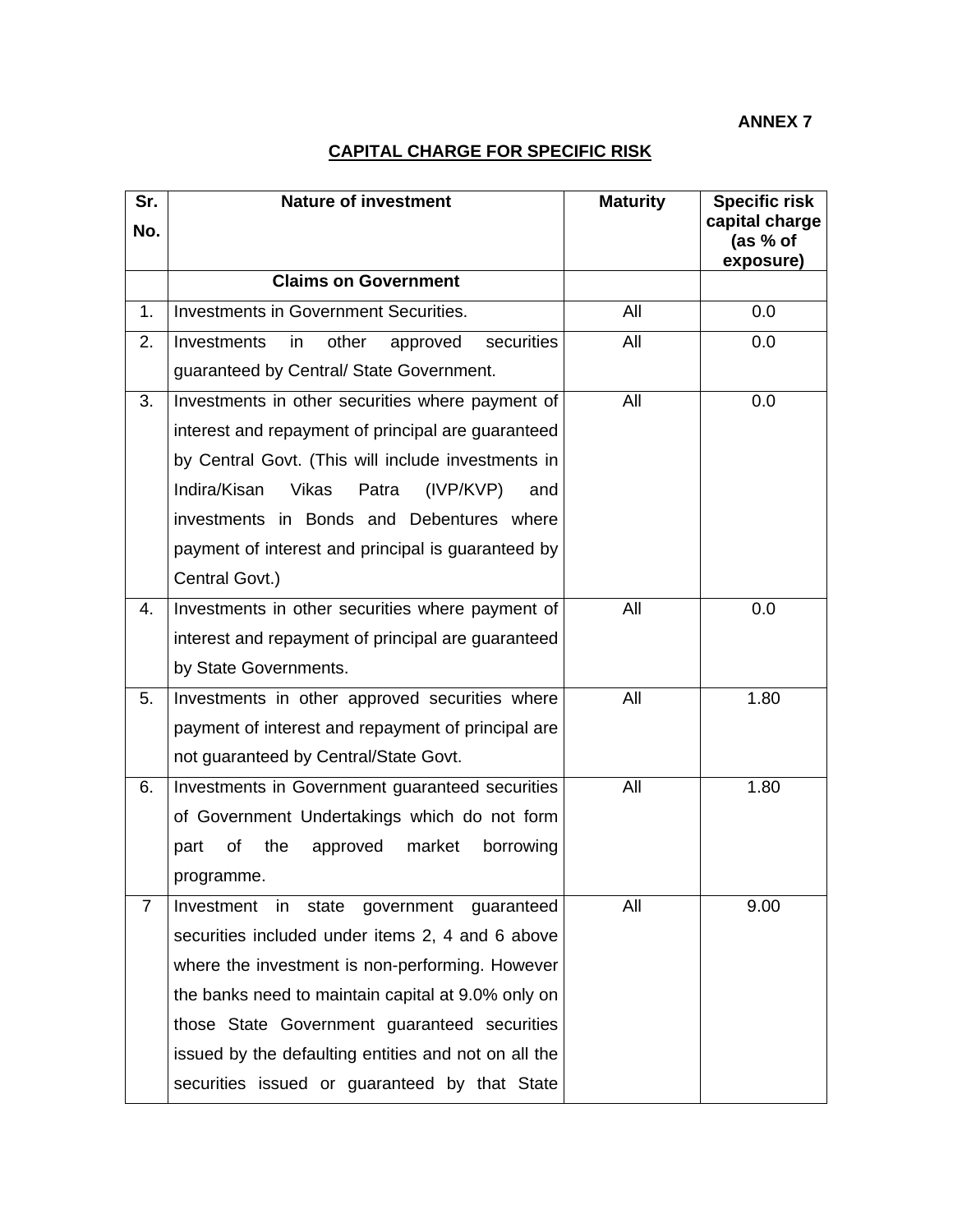| Sr. | <b>Nature of investment</b>                             | <b>Maturity</b>     | <b>Specific risk</b><br>capital charge |
|-----|---------------------------------------------------------|---------------------|----------------------------------------|
| No. |                                                         |                     | (as % of<br>exposure)                  |
|     | Government.                                             |                     |                                        |
|     | <b>Claims on Banks</b>                                  |                     |                                        |
| 8   | Claims<br>banks, including<br>investments<br>on<br>in   | residual<br>For     | 0.30                                   |
|     | securities which are guaranteed by banks as to          | final<br>term<br>to |                                        |
|     | payment of interest and repayment of principal          | maturity<br>6       |                                        |
|     |                                                         | months or less      |                                        |
|     |                                                         | residual<br>For     | 1.125                                  |
|     |                                                         | final<br>to<br>term |                                        |
|     |                                                         | maturity            |                                        |
|     |                                                         | between 6 and       |                                        |
|     |                                                         | 24 months           |                                        |
|     |                                                         | residual<br>For     | 1.80                                   |
|     |                                                         | final<br>to<br>term |                                        |
|     |                                                         | maturity            |                                        |
|     |                                                         | exceeding<br>24     |                                        |
|     |                                                         | months              |                                        |
| 9.  | Investments in subordinated debt instruments and        | All                 | 9.00                                   |
|     | bonds issued by other banks for their Tier II           |                     |                                        |
|     | capital.                                                |                     |                                        |
|     | <b>Claims on Others</b>                                 |                     |                                        |
| 10. | Investment in Mortgage Backed Securities (MBS)          | All                 | 4.50                                   |
|     | Housing<br>residential<br>assets<br>of<br>Finance<br>οf |                     |                                        |
|     | Companies (HFCs) which are recognised and               |                     |                                        |
|     | supervised by National Housing Bank (subject to         |                     |                                        |
|     | satisfying terms & conditions given in Annex 8.2        |                     |                                        |
| 11  | Investment in Mortgage Backed Securities (MBS)          | All                 | 4.50                                   |
|     | which are backed by housing loan qualifying for         |                     |                                        |
|     | 50% risk weight.                                        |                     |                                        |
| 12. | Investment in securitised paper pertaining to an        | All                 | 4.50                                   |
|     | infrastructure facility                                 |                     |                                        |
| 13. | All other investments including investment in           | All                 | 9.00                                   |